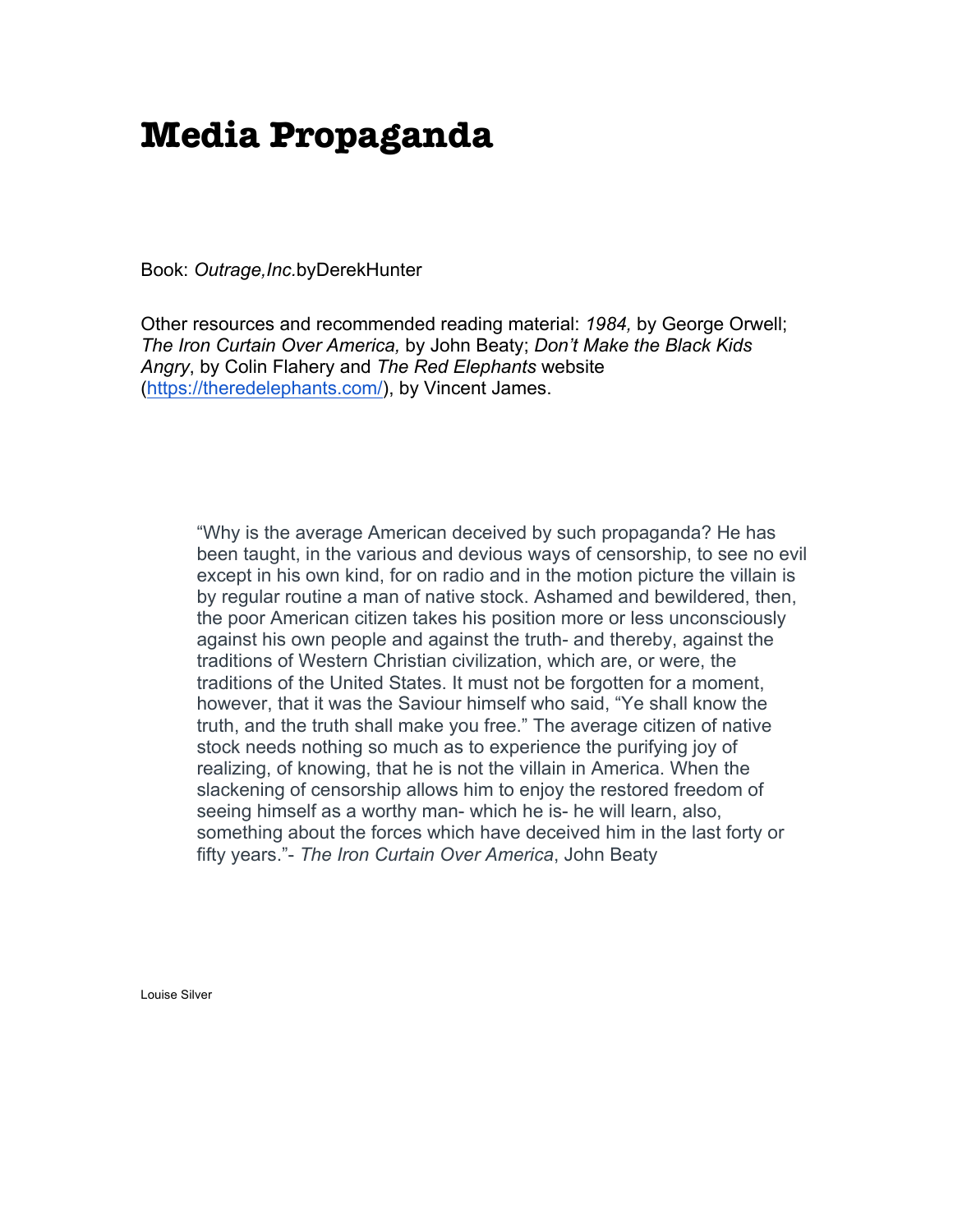*Outrage, Inc*. *How the Liberal Mod Ruined Science, Journalism, and Hollywood,* by Derek Hunter

Chapter 1

1. When did life become more mechanized and easy?

2. A microaggression is a "transgression" or "insensitivity", usually racial or gender-based, and is a way to manufacture what?

3. One quarter of a million tax dollars was given to the University of Georgia to "explore racial microaggression in Science Education." What is blamed for black and latino students not remaining in STEM courses?

4. By pushing people (who may not do as well academically) through college, what will the result be in the labor force? Please see video: https://www.bitchute.com/video/gwhEo5CS8Dcs/

5. Have hate hoaxes increased on college campuses?

(extra reading: Top Five Reasons Not to Send your Kids to College- free on Amazon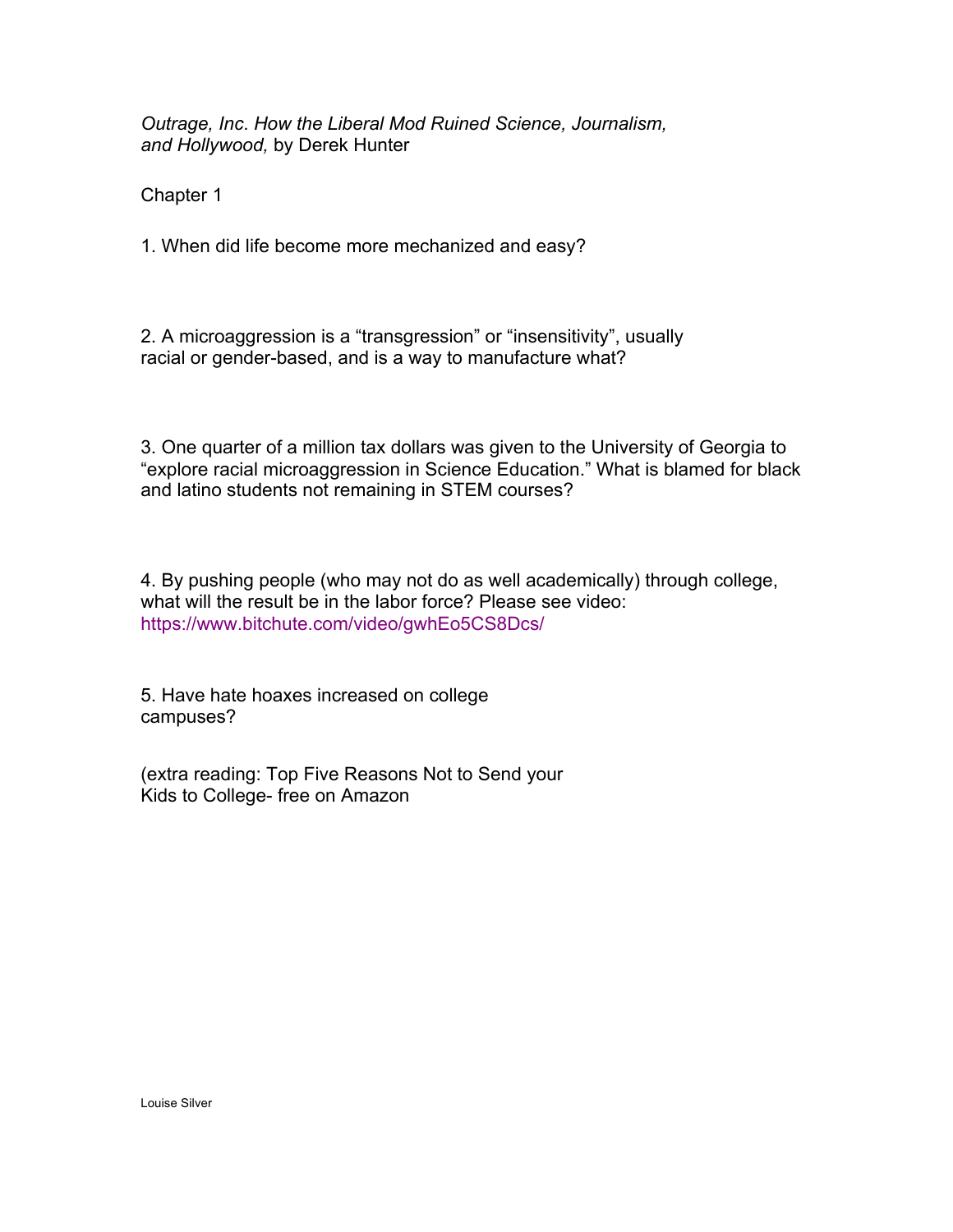1. Who created Politifact?

2. Politifact has been given funds by the Omidyar Network, which has also given money to the Clinton Foundation's HIV drug distribution program. Do some research and find out what online company Pierre Omidyar founded.

3. Between Republicans and Democrats, which group does Politifact seem to favor?

4. The media has a reputation for making false statements, without any evidence, and then retracting much later. What is the strategy behind this?

5. Who won a Pulitzer Prize for its coverage of the 2008 election?

6. According to the Politifact website (https://www.politifact.com/who-pays-forpolitifact/) funding has been given to them by Facebook. If they are not using the same standards for all people, but are given a big platform, what is the danger behind this?

7. If a certain untrue piece of information is repeatedly broadcasted to the public, will a retraction make a difference after most of the public believes the lie? Why or why not? ➽Discuss with parents

8. According to the author of *Outrage, Inc.*, what is the narrative the media has been pushing regarding Donald Trump?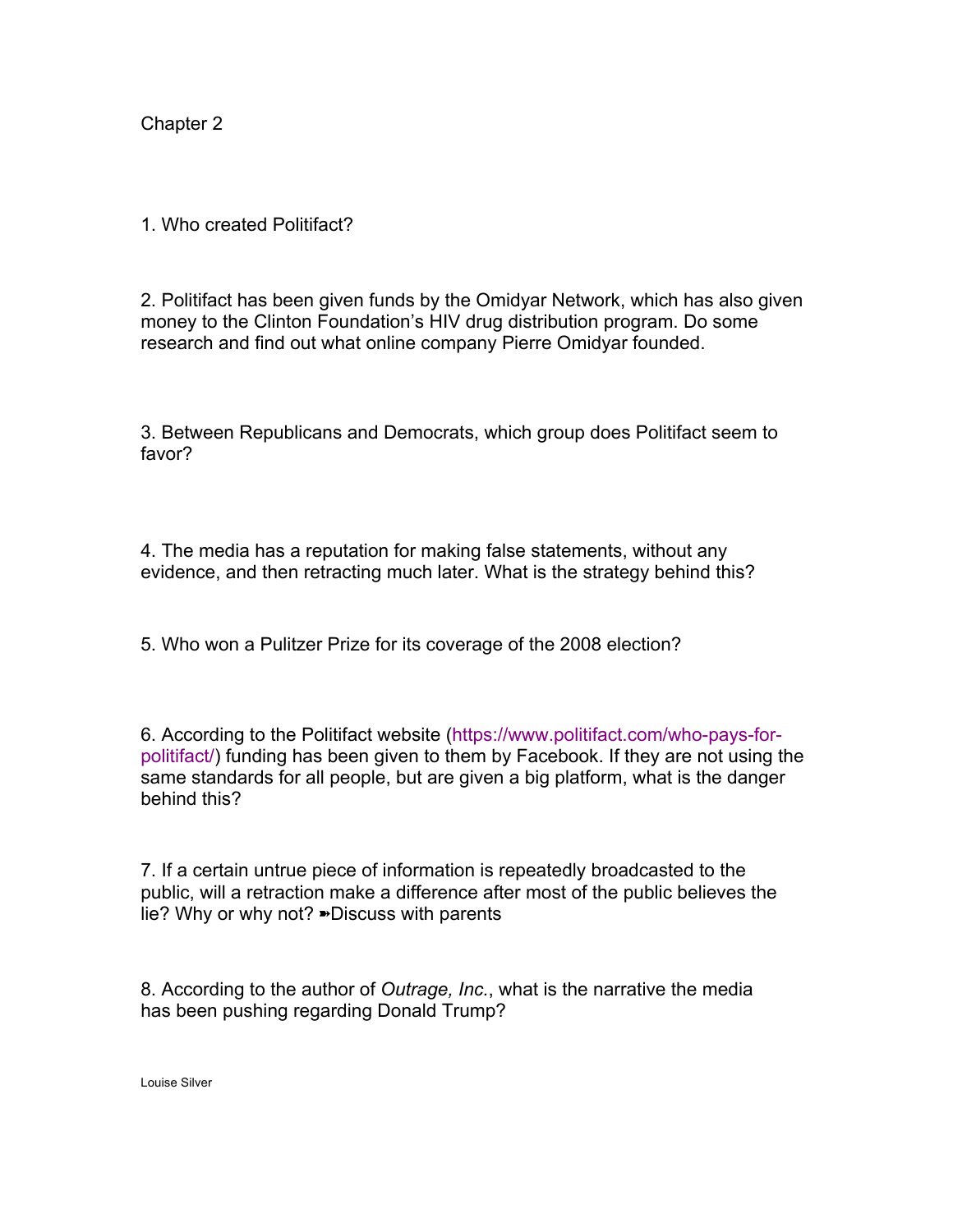1. One double standard of the media is that, when it comes to reporting on a politician's scandal, it is not mentioned unless it's a Republican. What else does the media not mention when it doesn't fit their narrative?

2. Who is the Media Research Center?

3. When it came to reporting on Ted Stevens, what did CNN do to reinforce their narrative?

4. According to Wikipedia, there is a concentration in media ownership. What is the danger of this? (https://en.wikipedia.org/wiki/Concentration of media ownership)

5. Although some of the bias in the media may not be conscious, do you think it's possible that much of it is, and people are going along with it to keep their jobs? ➽Discuss with parents

6. On page 44 it says that Donald Trump is compared to who by journalists?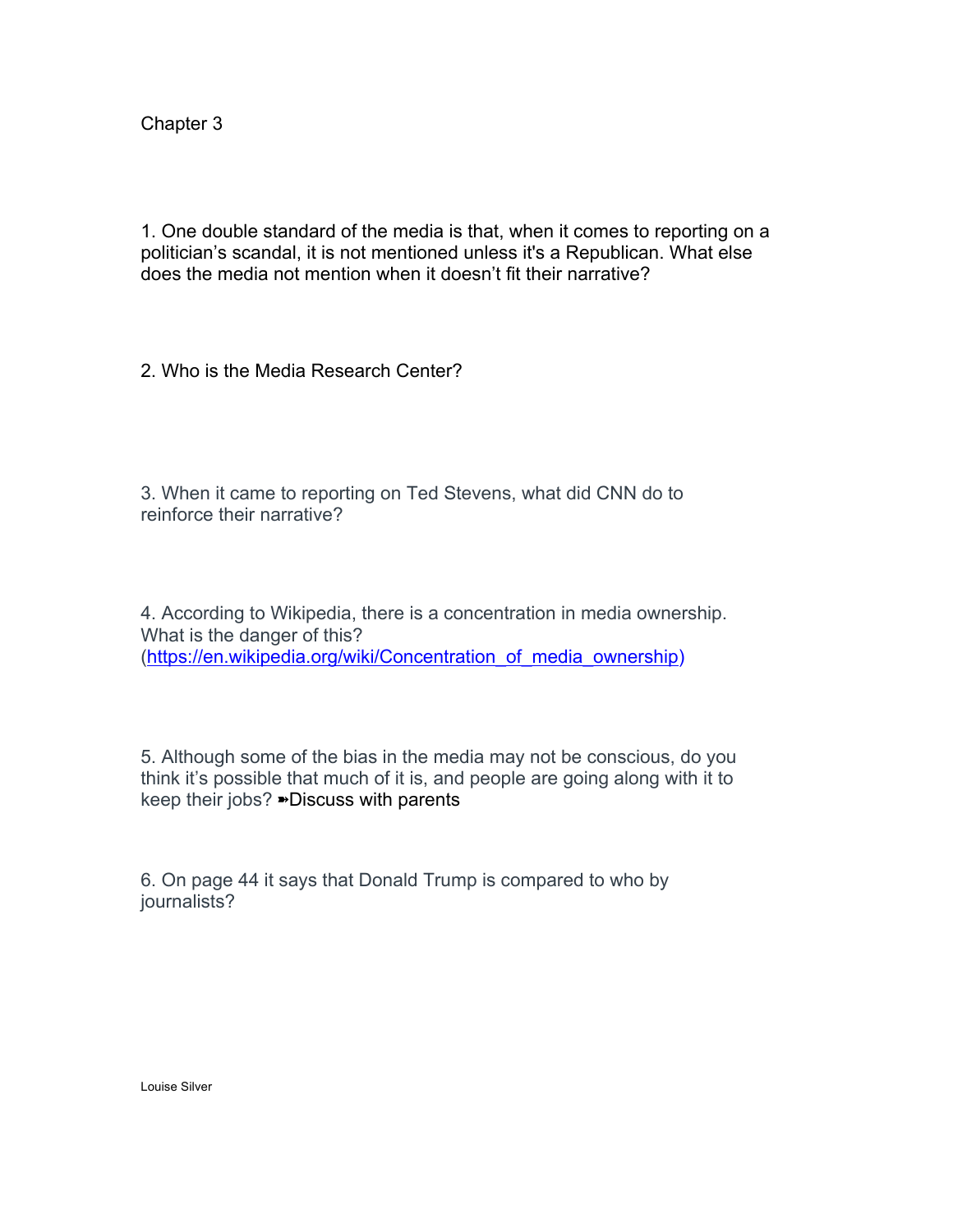7. Do supporters of Trump seem like stereotypical "Nazis"? ➽Discuss with parents

8. If it is possible the media has this much power in influencing people's belief systems about a person, or group of people today, do you think it was possible they did in the past as well? <sup>»</sup>Discuss with parents

9. What is important in grabbing readers' attention and quickly setting a narrative?

10. Give some examples of headlines that have stirred up racial conflicts. (go to https://theredelephants.com/ if you need to) ➽Discuss with parents

11. What are some areas covered with a double standard in relation to political parties?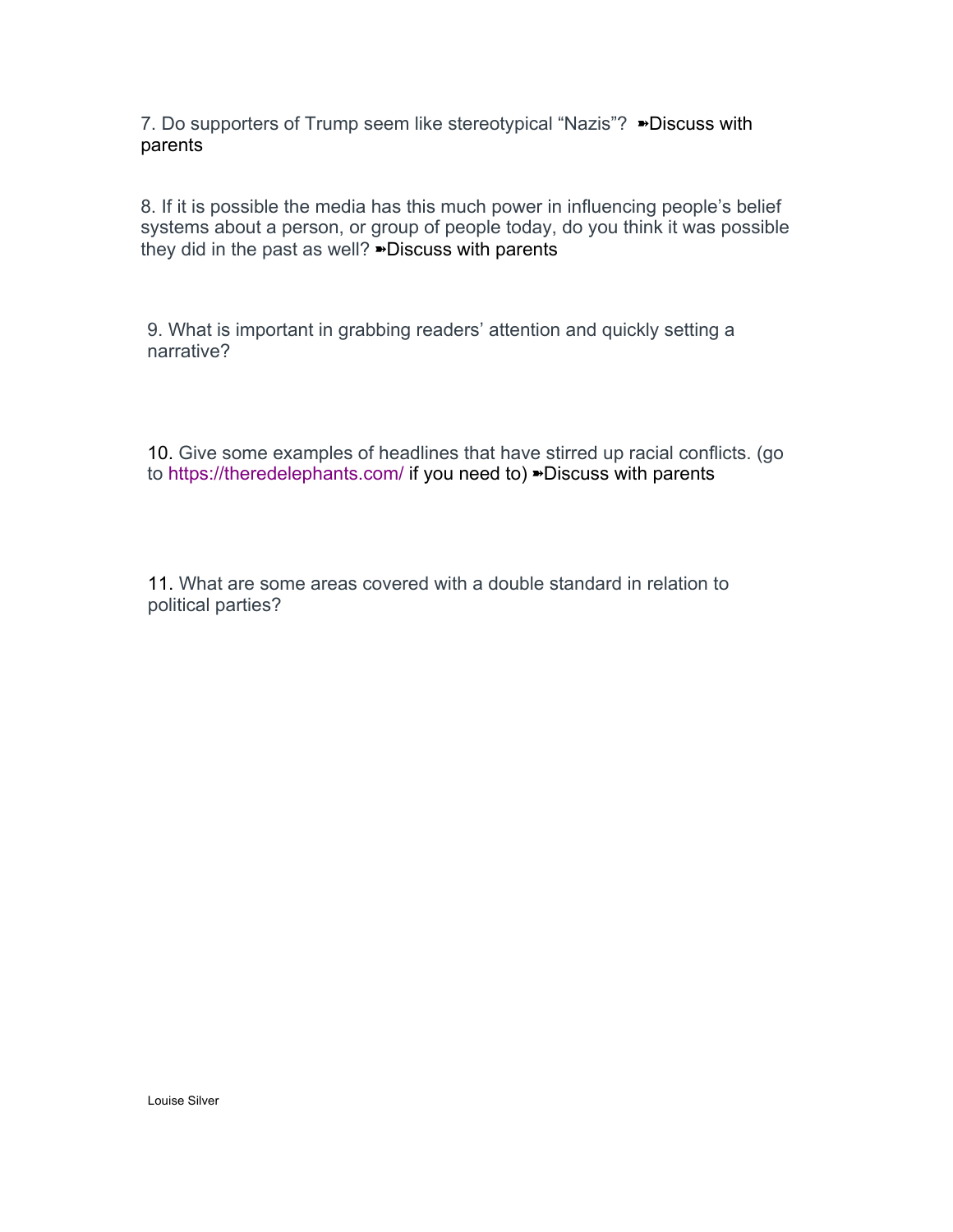1. Along with talk show hosts pushing narratives, what serves to reinforce their efforts?

2. What do middle Americans view as a last resort, and something *Time* magazine doesn't understand?

3. What's the real reason celebrities and comedy shows are treated as if they were news?

4. What industries and forms of media are used to project a narrative?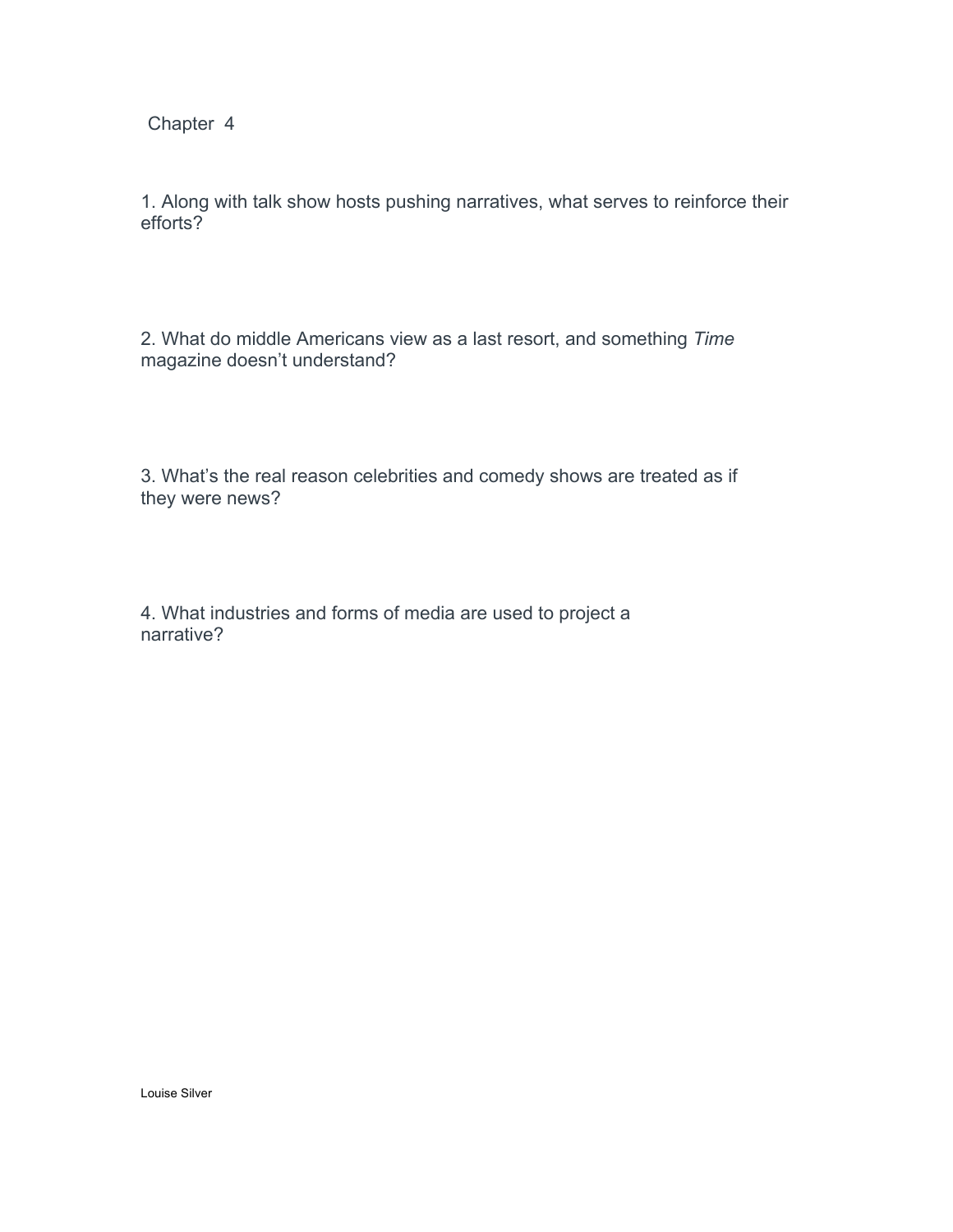1. "Left wing" marches are covered on TV, while conservative marches aren't as much. Also, numbers without any proof are reported on- even before events happen. What does the author say this is?

2. TV is even able to make scientists out of who?

3. Why do people take what people say on television seriously?

4. Which group of people in America has TV had the least impact on?

5. What narrative does Neil de Grasse Tyson push?

6. "Yet to Tyson, if you don't feel comfortable ceding more power, control, and money to the government over an eclipse and one storm, well, you're in as much denial as someone saying that \_\_\_\_\_\_\_\_\_\_\_\_ didn't happen."

7. Has Tyson's credibility been damaged because of fabricating stories and quotations?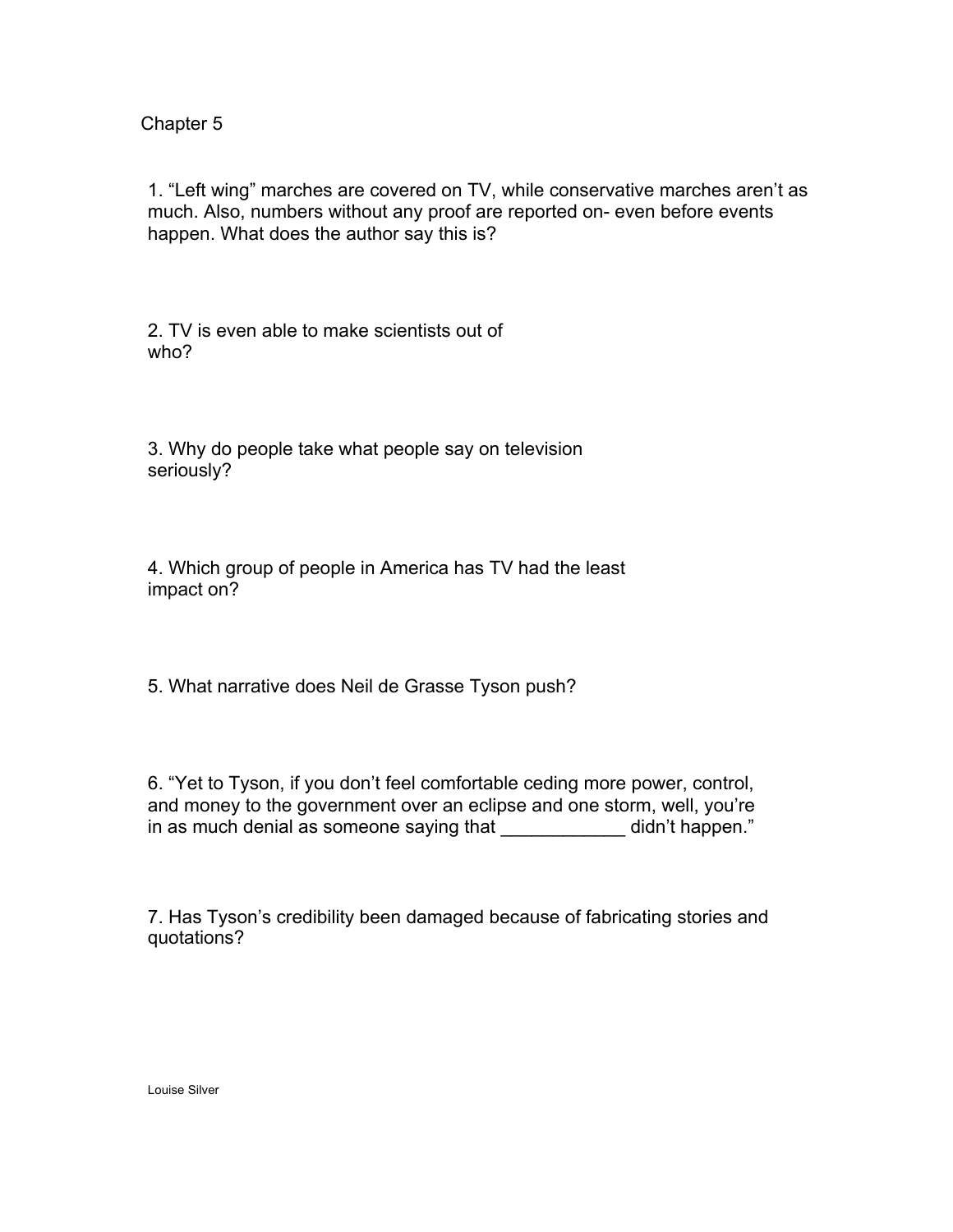1. What does the author say is the "dirty little secret about 'climate change'?"

2. What were solutions for the impending ice-age written about in the 1970's in *Newsweek*?

3. What are some doom and gloom predictions we are dealing with today?

4. Using the weather and climate, what is it that activists ultimately want?

5. According to Dr. Roy Spencer, principal research scientist at the University of Alabama in Huntsville, what could emotional, misleading and policy-useless statements lead to?

6. What are skeptics labeled?

7. By criminalizing companies that "lie" about the dangers of climate change (deny climate change) what does the government leverage over them?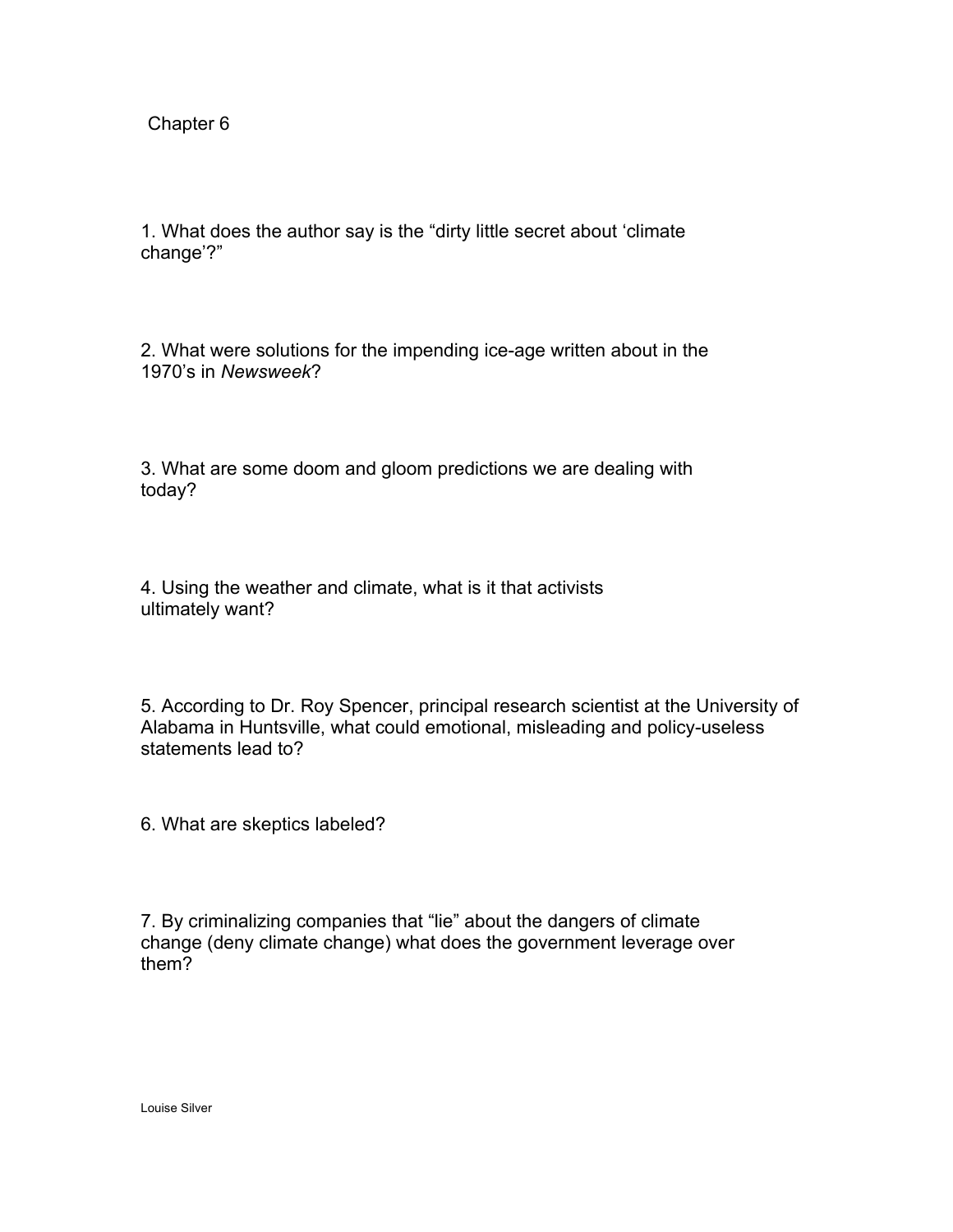8. What would a reason for agencies like NOAA (National Oceanic and Atmospheric Administration) be to go along with the climate change narrative?

9. What was the science ignored in the Michael Brown case?

10. What was the narrative pushed despite the facts?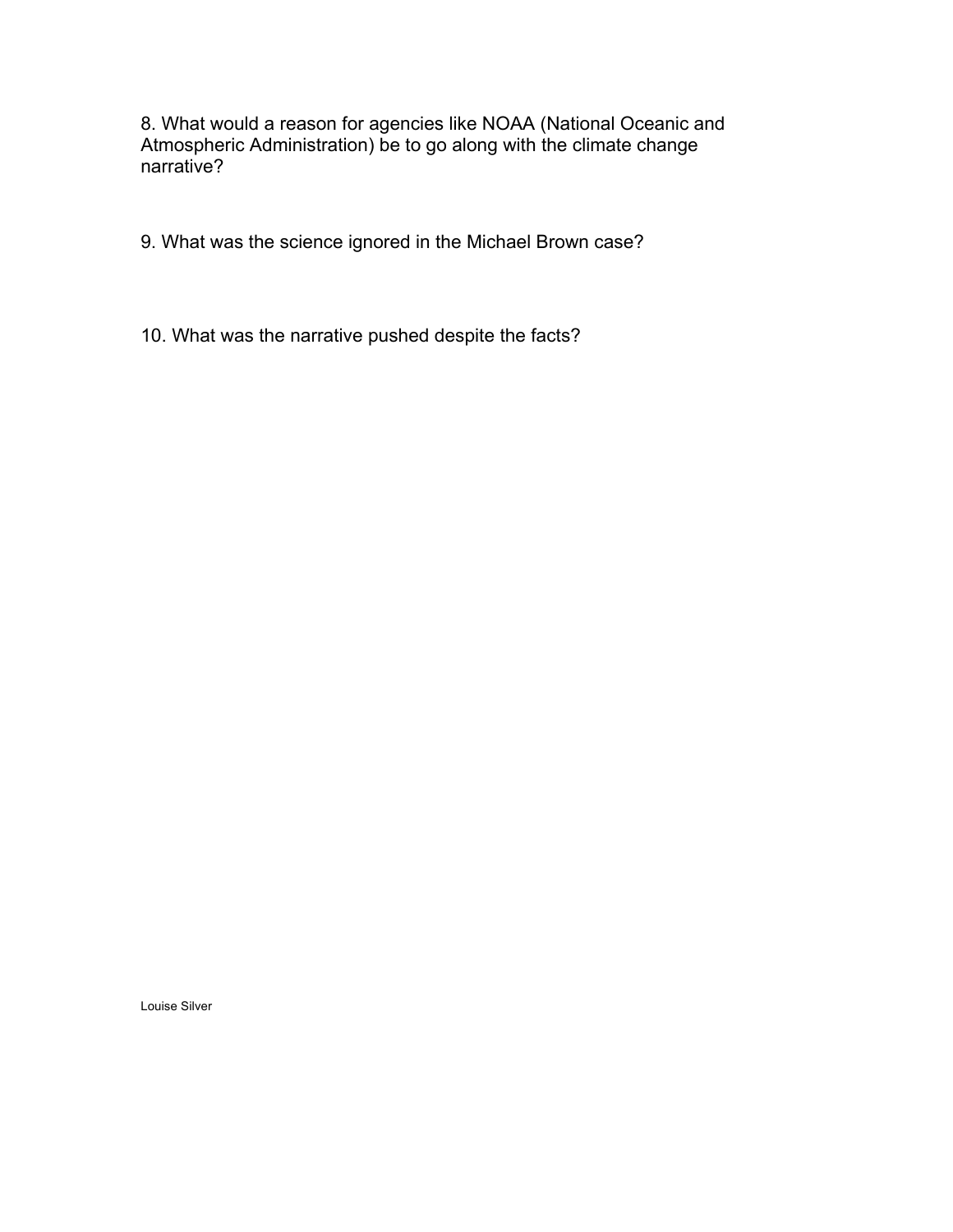1. By a sports agency celebrating Bruce Jenner's "transformation" into a woman, what message is sent to the public?

2. What is Bruce Jenner known for besides transitioning?

3. By lifting Bruce up as a hero, what two things are being normalized and even glamorized?

4. Who else was celebrated, glamorizing sex changes, along with being a traitor?

5. What are some devastating consequences of the promotion of the homosexuality/transgender movement?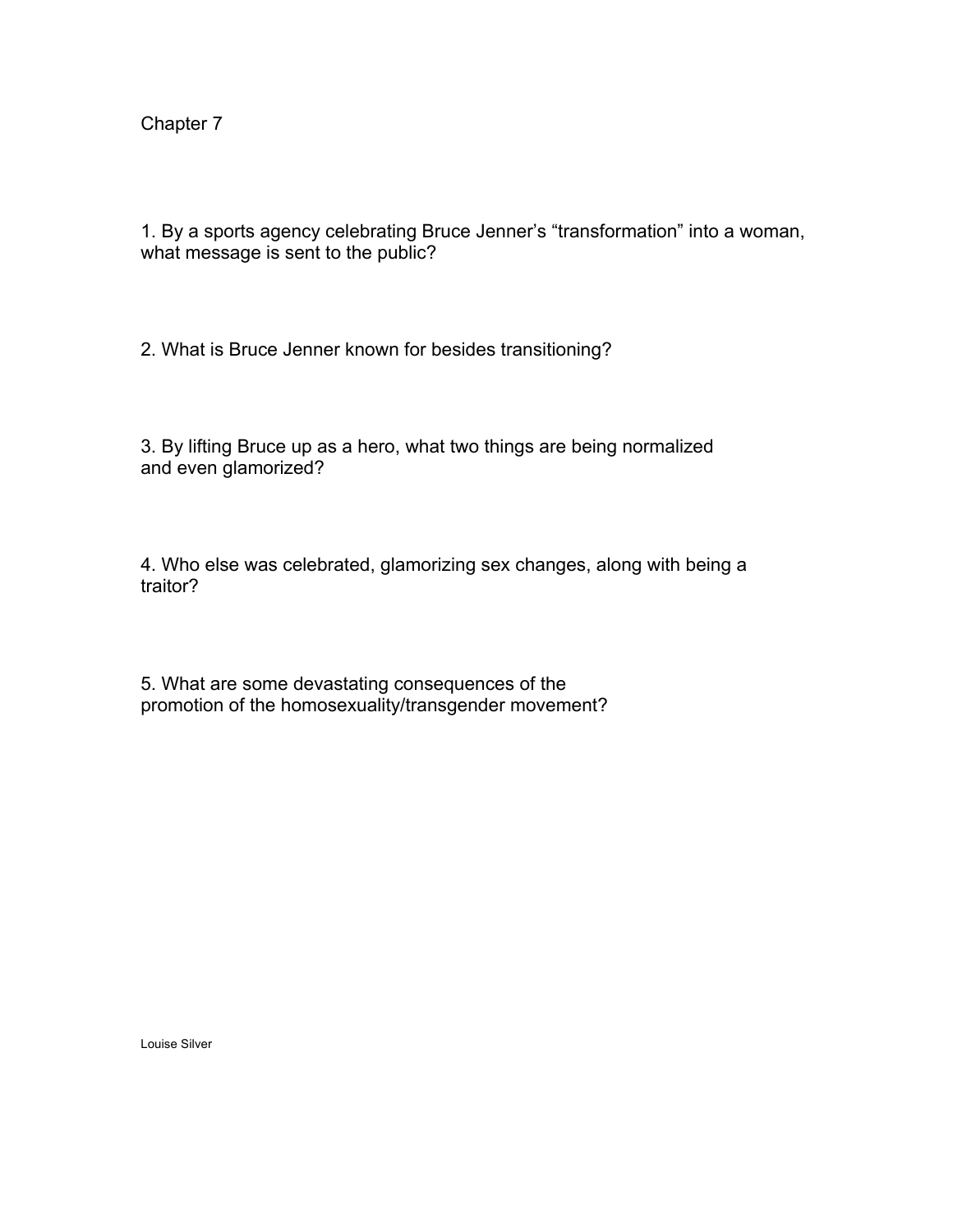1. When are polls about gun rights usually taken?

2. When Obama became unpopular, how did the media frame the narrative to avoid the Democrat Party looking bad?

3. What is race baiting?

4. Why are people so easily influenced by race-baiting now?

5. What was something the media was unable to do, despite their power, in 2016?

6. "Governing by polls" eliminates what standard that is supposed to be used?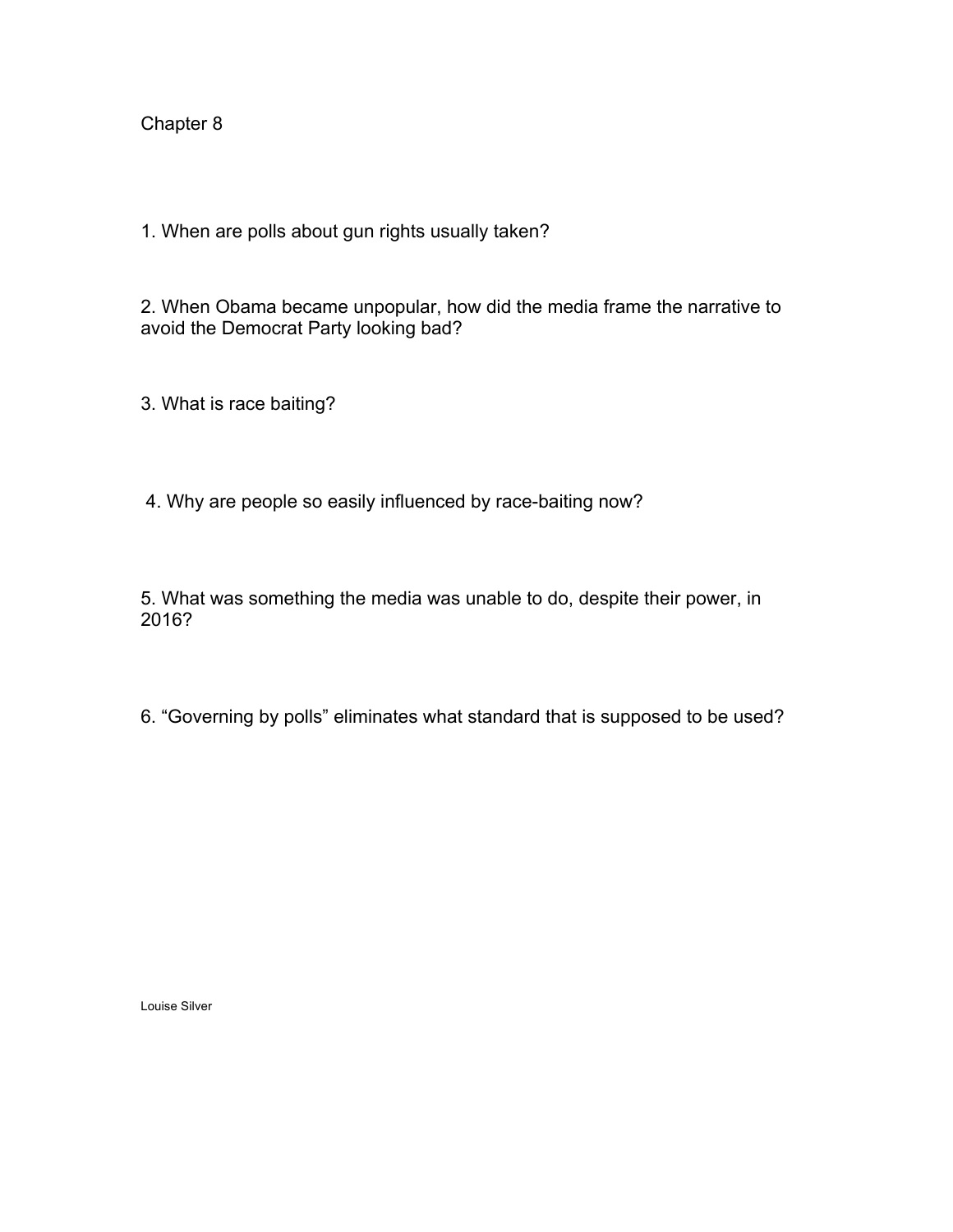1. Who do many people go to for information on hate crime issues?

2. What is a major group of people the Southern Poverty Law Center does NOT protect?

3. Why did the SPLC brand the Family Research Council a "hate group"?

4. What tool does the Southern Poverty Law Center have on its website to enable actual hateful attacks against anyone not in agreement with their rhetoric?

5. Who do people believe mass shooting killer Jared Lee Loughner was?

- 6. Even though he was apolitical, why would they believe that?
- 7. What is an extremist?

8. Do you know anyone who is an extremist? .➽Discuss with parents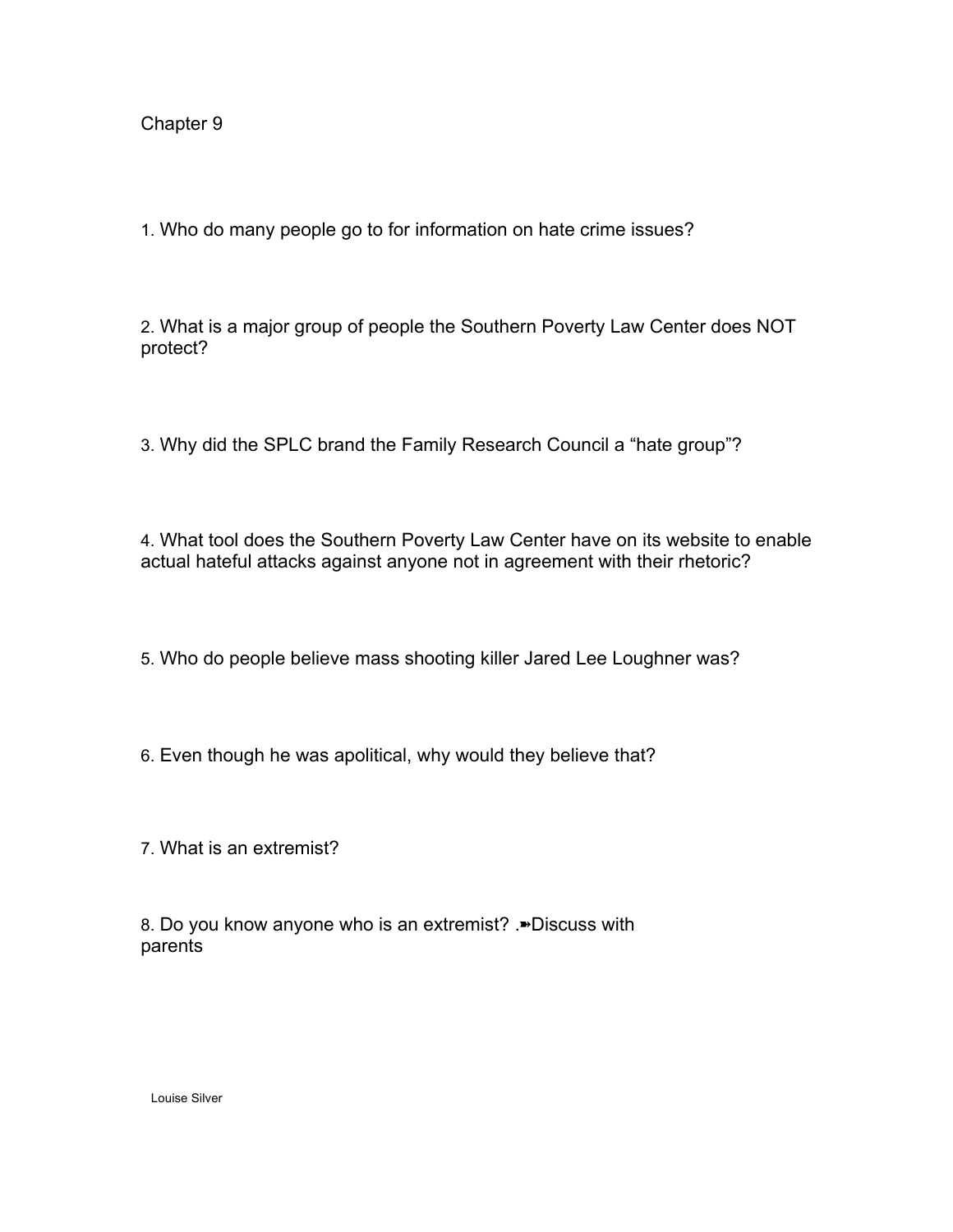9. What was the name of the column in *The New York Times* that had many "'too good to fact check or 'wait for the facts to come out' hate crime and bias incident stories that were widely reported and turned out to be hoaxes?"

10. Why do you think the media is constantly printing and reporting fake hate crimes? What is the narrative they are trying to push?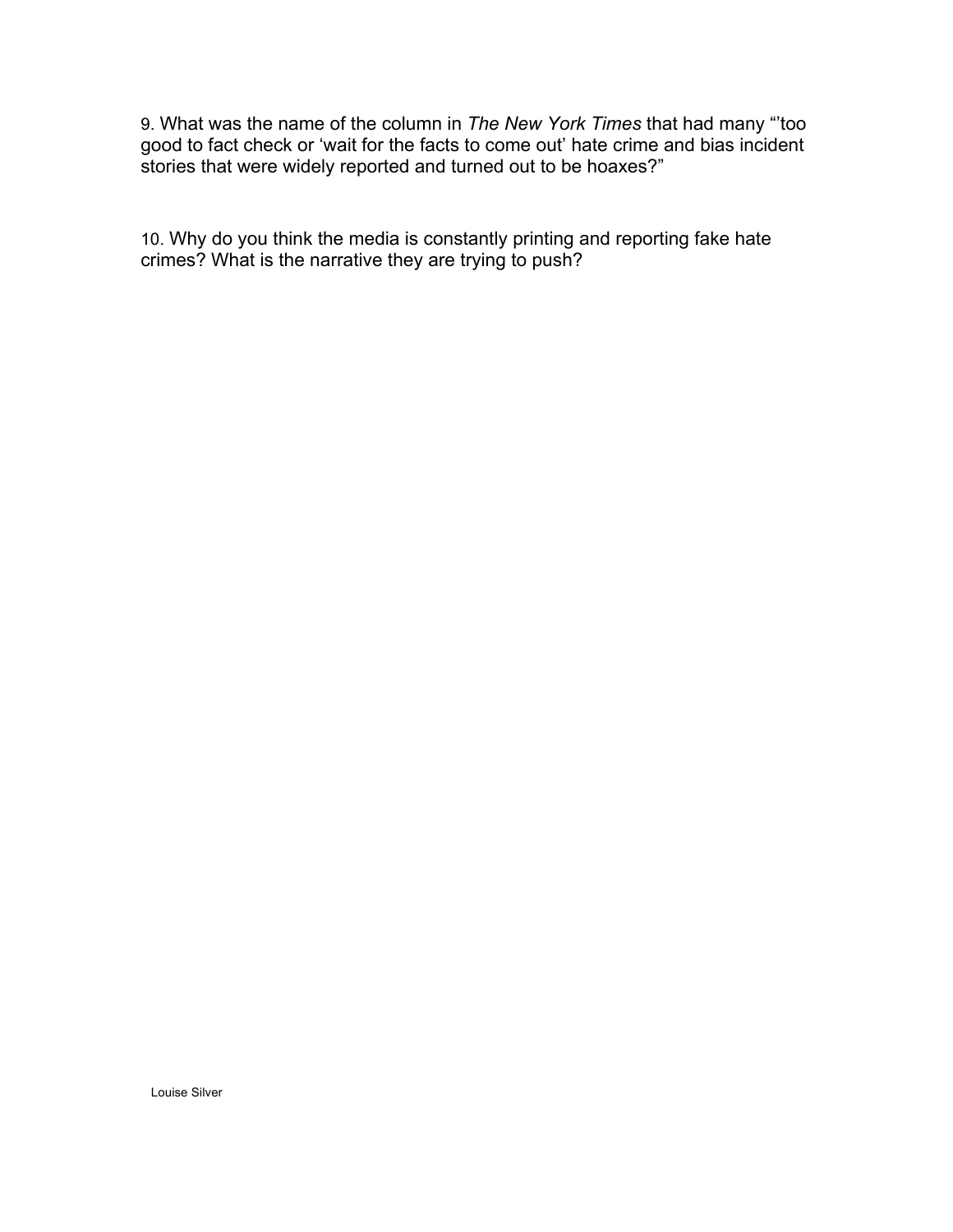1. The author of *Outrage Inc*. cites data given by the *Washington Post*. Although it refutes the narrative that blacks are "the only victims in police shootings" would you consider it to be reliable data? Where is the best place to get reliable data?

2. The author of *Outrage Inc.* asked the question on page 159, "Who scans an audience at a political party and makes mental notes about the racial make up of the crowd?" He is implying that people don't do that. Do you think that's true? ➽Discuss with parents

3. Do demographics impact politics? Watch the following video: https://www.youtube.com/watch?v=gKW1Q6cuP0A ➽Discuss with parents

4. On page 161, the author says the media is trying to instill a "tribal mentality" in people. Do some groups of people already have a tribal mentality? Can you think of any group of people that doesn't have a tribal mentality, or is discouraged from having a tribal mentality? ➽Discuss with parents

5. The author says that "the racism excuse by corrupt politicians works beautifully because it allows people who believe it to absolve themselves" of what?

6. Examples of "racial identity theft" written about include "braiding your hair in cornrows when you're not black" and "non-Mexicans liking burritos." What is the irony of "cultural appropriation"?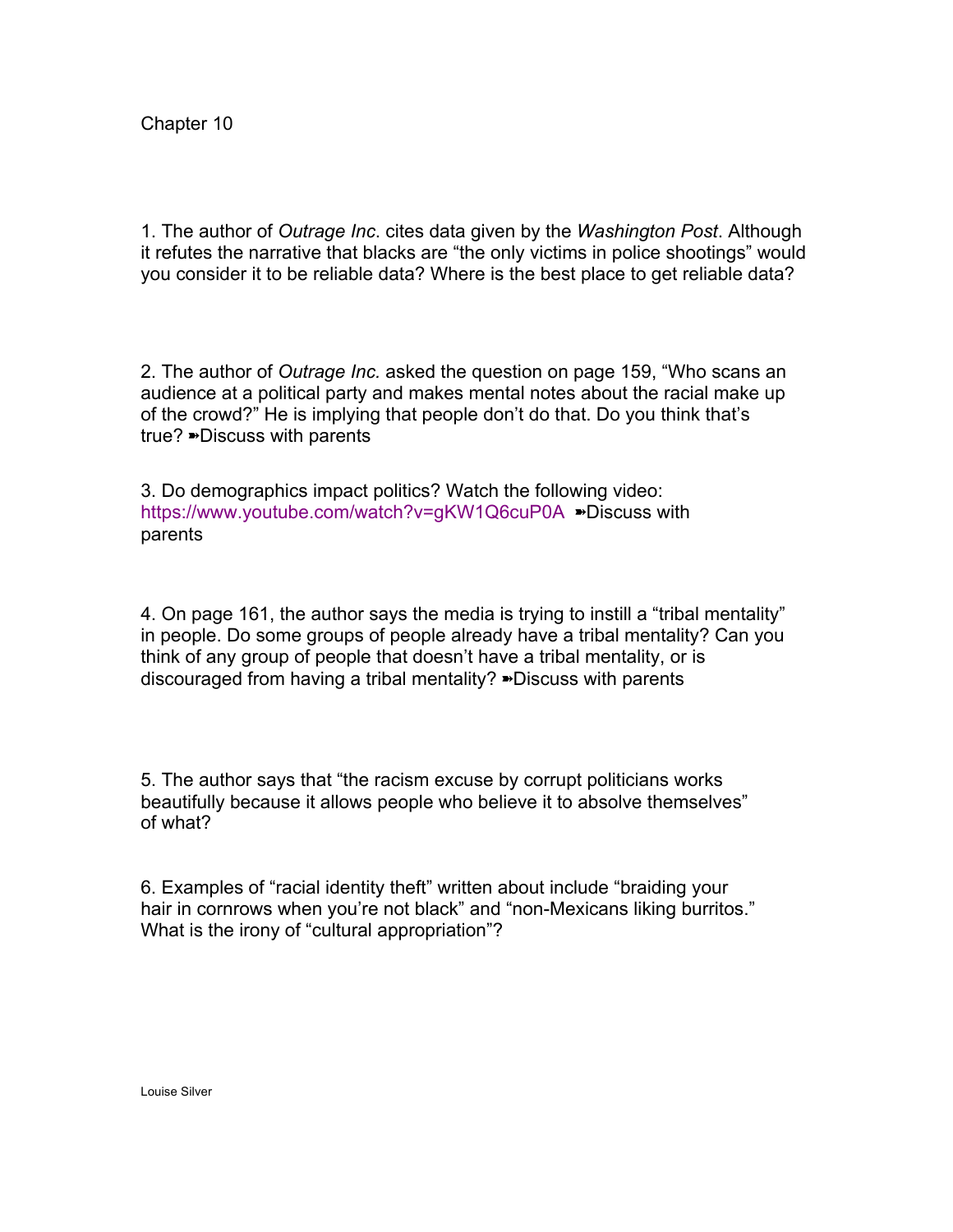1. What keeps Hollywood, universities, media outlets, and political parties going so strong?

2. What do celebrities set up to avoid paying a lot of taxes?.

3. Leonardo DiCaprio was designated as what in 2014?

4. What was the name of the foundation that blatantly mixed Hollywood and politics?

5. "*Participant*" is a media company that describes itself as "the leading media company dedicated to entertainment that inspires and compels social change." Do you think the social change that has been going on has been good? ➽Discuss with parents

6. Jeffrey Skill funded *Participant Media* and was at one time the president of what online company?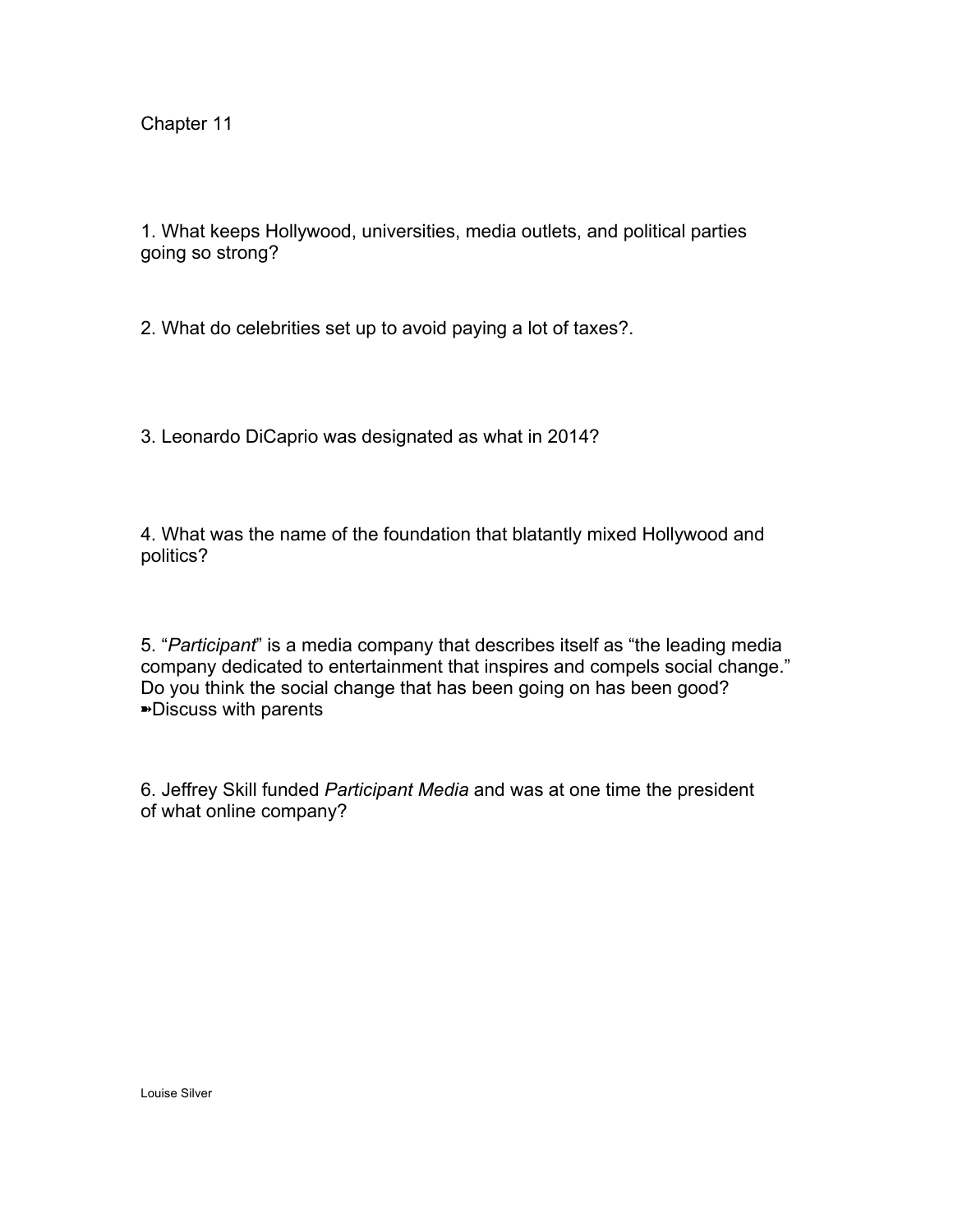7. What agendas have been pushed in movies you've seen? ➽Discuss with parents

-Suggested videos for further research:

How Boomers Were Taught to Hate Themselves (propaganda in *Norma Rae)*

https://www.bitchute.com/video/vwFshwxECq0/

The Great Boomer Deception (propaganda in *Pleasantville)* https://www.bitchute.com/video/OvSDIbikprY/

Mr. Smith Get Blackpilled (propaganda in *Mr. Smith Goes to Washington)* https://www.bitchute.com/video/R5BO4JTWy8c/

The Tale of Two Time Machines (propaganda comparison between original and remake of *The Time Machine)* https://www.bitchute.com/video/YfdCXNkzHmo/

Inside the Bird Box (propaganda in *Bird Box)* https://www.bitchute.com/video/f30F2Msa0J8/

8. Has box office revenue increased or decreased since doubling the number of women and minorities in movies?

9. *BuzzFeed* described Taylor Swift as "willowy, blonde, and aggressively white." Do you think the media would ever describe anyone as being "aggressively black?" ➽Discuss with parents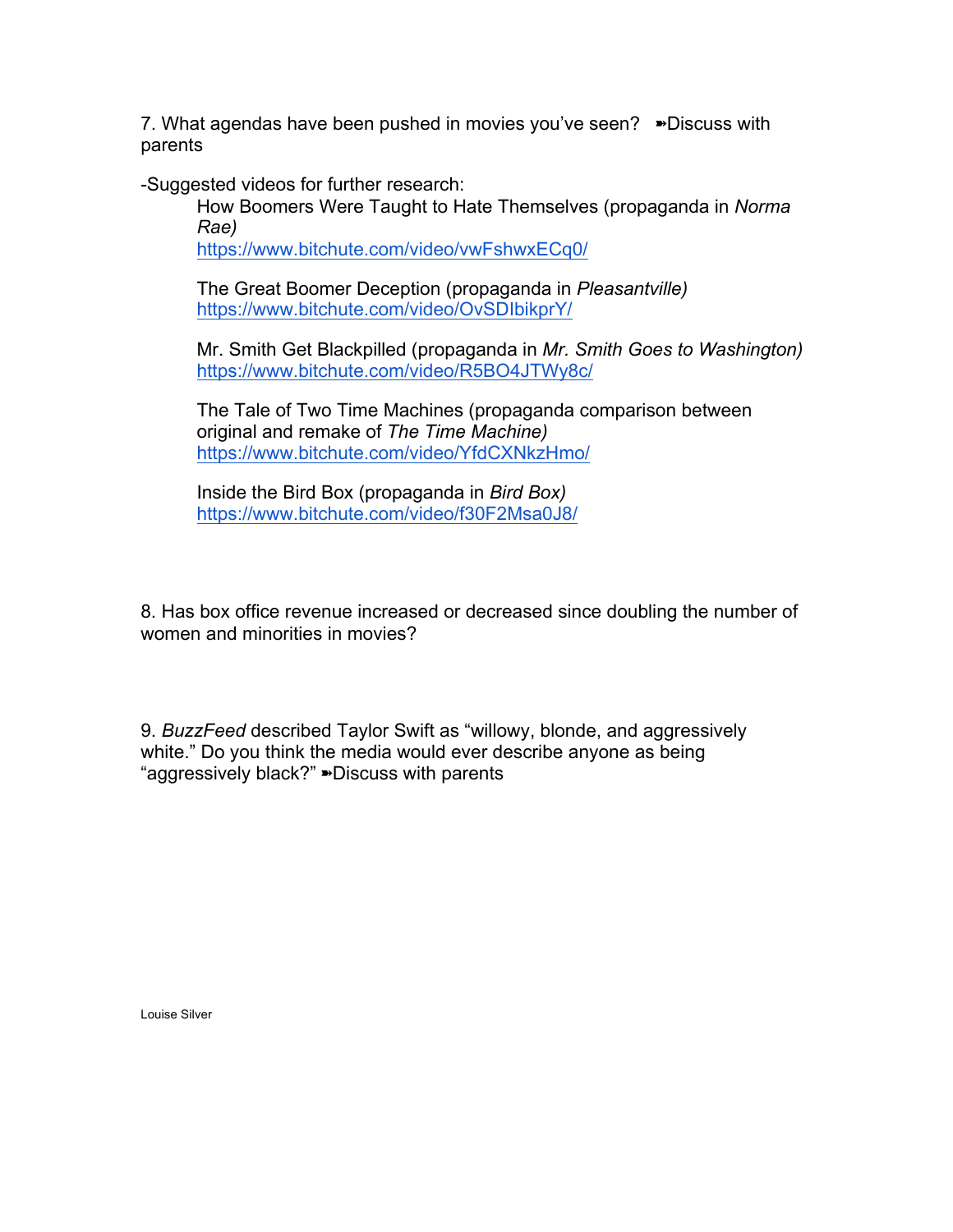1. "Useful idiots", including those in the media, are using their status to influence what?

2. What double standard do you see in the example of Justine Sacco on social media?

3. According to Damore, who was fired for expressing his opinion while employed at Google, who is being alienated by Google?

Project: Using a news story that you suspect, or know is false, perform research to correct the story and rewrite it in a truthful light.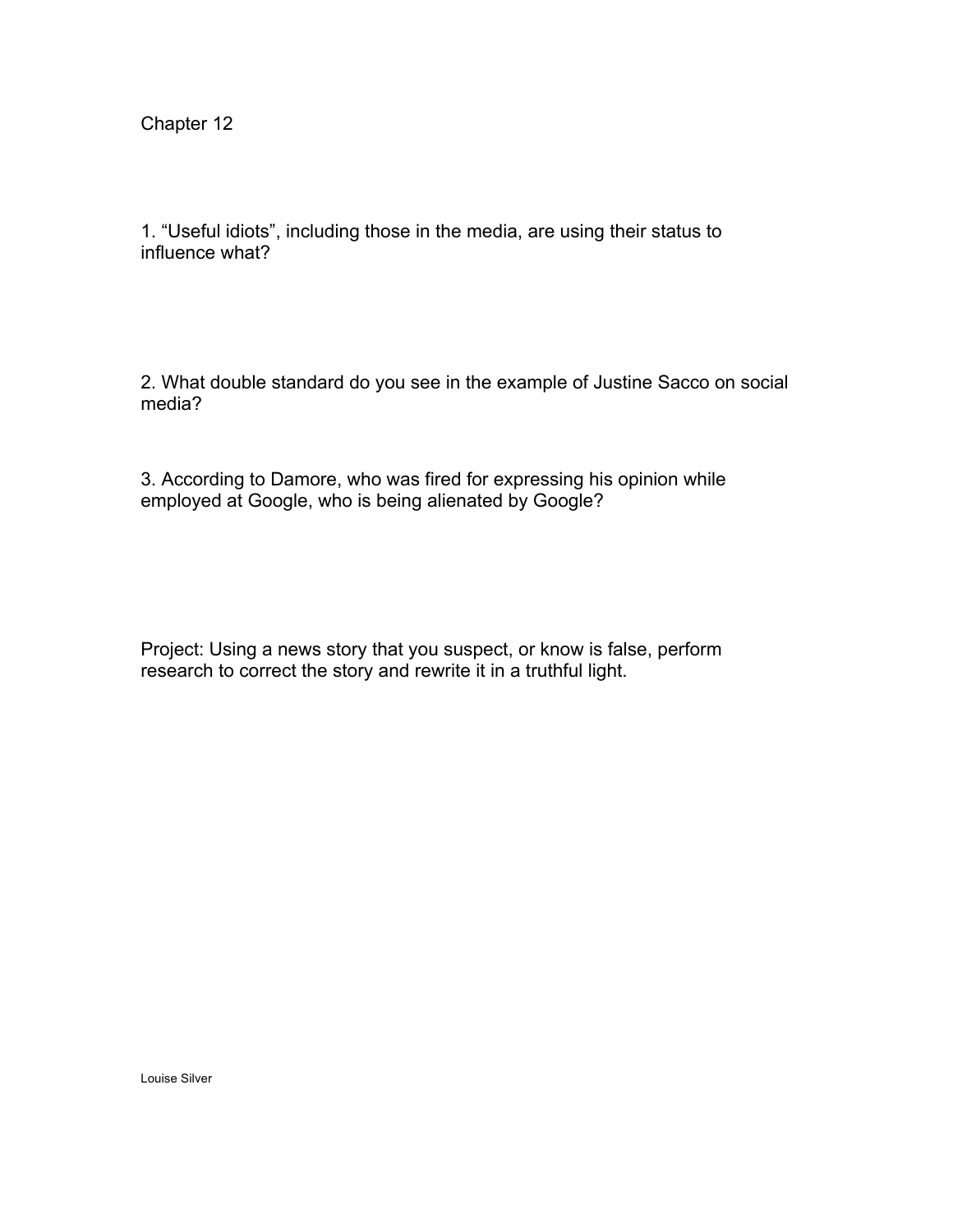## Extra Exercises/Material

The *Iron Curtain Over America* by John Beaty was published in 1951. In the chapter titled *The Black Hood of Censorship,* he refers to the "opinion-controlling media of the US. A few examples follow under (a) newspapers, (b) motion pictures and (c) books."

Is this use of these platforms to push a narrative a novel idea?

"Why is the average American deceived by such propaganda? He has been taught, in the various and devious ways of censorship, to see no evil except in his own kind, for on radio and in the motion picture the villain is by regular routine a man of native stock (European American). Ashamed and bewildered, then, the poor American citizen takes his position more or less unconsciously against his own people and against the truth- and thereby, against the traditions of Western Christian civilization.....When the slackening of censorship allows him to enjoy the restored freedom of seeing himself as a worthy man- which he is- he will learn, also, something about the forces which have deceived him in the last forty or fifty years."- *The Iron Curtain Over America*, John Beaty

This was written in 1951. What things written here are still true today? ➽Discuss with parents

Read this article*, Over 300 Fake Hate Crimes in the Past Two Years and the Media Retracted Almost None of Them* https://theredelephants.com/300-fakehate-crimes-past-two-years-media-retracted-almo st-none/ , on The Red Elephants website and answer the following questions:

What is per capita?

Per capita, what is the crime rate for whites? For blacks?